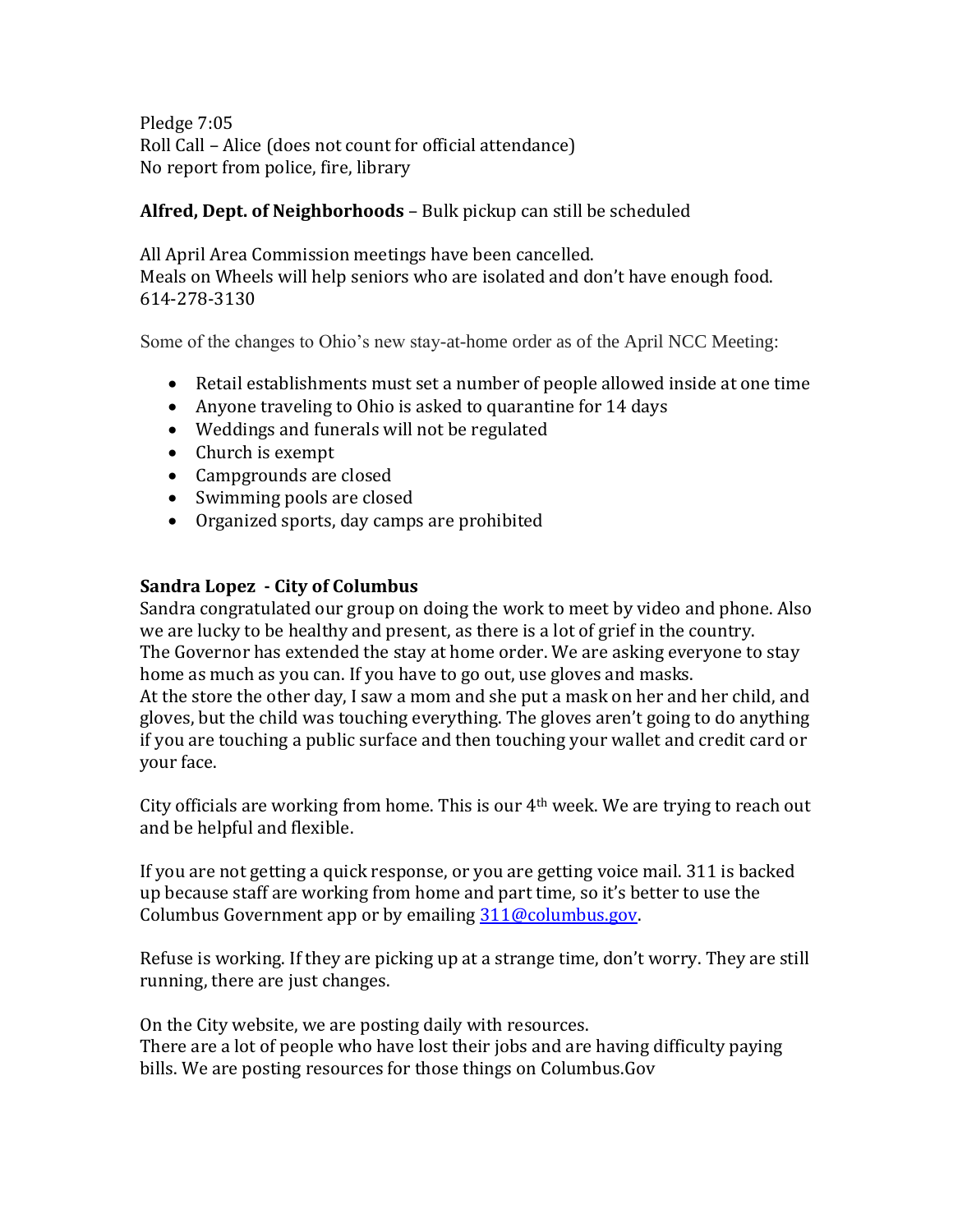We are also making an effort to translate information as fast as we can for our New American communities. The information on the website is in seven languages. As you know a lot of these communities are not reading the newspaper every day or tuning into the national news. Social media has been effective, but we need to get them reliable information. There is an increase in fake news and scams.

If you see anything that is suspicious, refer that to the Ohio Attorney General's office. They have an easy way to report any scam that is happening, and you can do it anonymously.

Two things we are seeing are fake job postings. They are trying to email and get your contact information (SSN, birthdate, address) to use your credit. Also people selling coronavirus testing at home or masks. Be mindful but also tell your parents and elderly people around you not to buy things from sources they don't trust.

We are putting resources for small businesses, pointing people to the new SBA loans and grants.

I am also personally asking our civic associations to make an effort to call people. If you have a calling tree, activate it and check in on people. Reach out to people who may be feeling lonely or isolated or depressed. I worry we will see an increase in suicide rate. We saw an increasing number of drug overdose deaths over the weekend. This is a great opportunity for leaders like yourself to reach out and call people. Encourage people to call somebody else.

How we deal with this is on us. Most of us are the lucky ones. We are still home, will food and a roof over our heads. Some of you know that my sister and her husband are both doctors in New York City. Reach out, keep an eye on your neighbors.

Columbus Public Health 614-645-1619 – They have interpreting services and can answer questions about physical and mental health. 7a to 8p every day.

One thing that came up was people calling 911 to report people being outside. You don't need to do that. The police are not out to catch people being outside. If you see people gathering in large numbers or at a party, we would like to know that. But if someone is walking their dog or riding their bike, we actually encourage that. Parks and trails are open. Go outside and get exercise. Go for a walk with your family. But don't police your neighborhoods.

If you feel unsafe, please call the police. But don't call them just to tattle on your neighbors. However if you see or hear of a case where someone is being forced to work, such as at a salon that is not allowed to be open, but the employer is still making their staff come in. If you notice a business that is supposed to be closed and it is open, you can report that to Public Health 614-645-1519.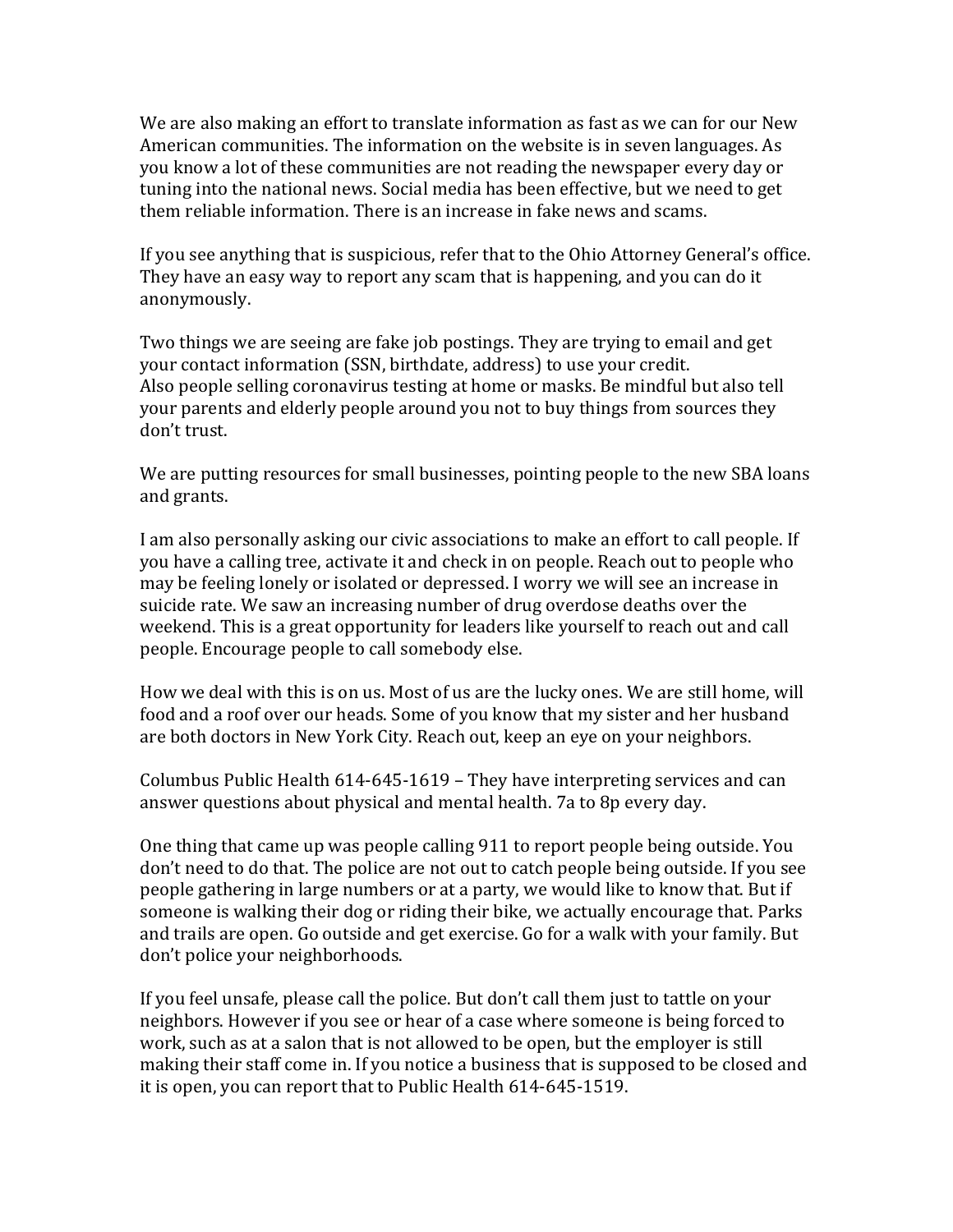#### 1. **COVID-19 Business Violation/Noncompliance**

a. This Service Request is to be used for citizen reports on any business, organization or such believed to be violating and/or noncompliant with Ohio's Stay-At-Home orders.

#### 2. **COVID-19 General Comments/Questions/Concerns**

a. This Service Request is to be used for any other COVID-19 issue/concern/questions **EXCEPT** reports of noncompliance with Ohio's Stay-At-Home orders

We have been advised by Police that if there are cases where gatherings are happening that are NOT business related; ie at the park parties, kids playing in groups in neighborhood, they would want to call non-emergency police at 614-645-4545 while it is happening to report. Depending on the severity of each issue and staffing of course, they will dispatch police out.

Code enforcement is not sending people to homes right now, except for emergencies.

We are trying to update information online as fast as we can. If you are on another commission and you are trying to figure out if a meeting is happening, email me (Sandra) or the chair of the group and ask. We are not able to update every single thing. The priority for information is pandemic information. Other meeting dates, etc. may require you to reach out to someone rather than relying on the website.

The court system is closed temporarily for 60 days. If you are aware of an eviction case, it's not going to go anywhere. If you are able to pay your rent, please do so. If you are struggling, we have resources on our website.

**Councilmember Remy:** The city has a robust small business guide at Columbus.gov/covid-19 The Paycheck Protection Program, etc., are federal but our team will help you navigate those. Make sure you understand them before you apply because applying for some will rule out your eligibility for others. Henry Golatt runs that department at 614-645-1984.

We are grateful to Sandra and Alfred and others to keep people connected and in communication with the city.

Refuse is up 25% because people are working from home and all the trash is being generated at home. It's staggering the amount of illegal dumping they've collected this month. Refuse is full speed ahead.

All the while, our city leaders are charged with looking ahead at the economy. Cincinnati has already laid off a lot of city workers. We are in a better position, but we want to minimize the impact.